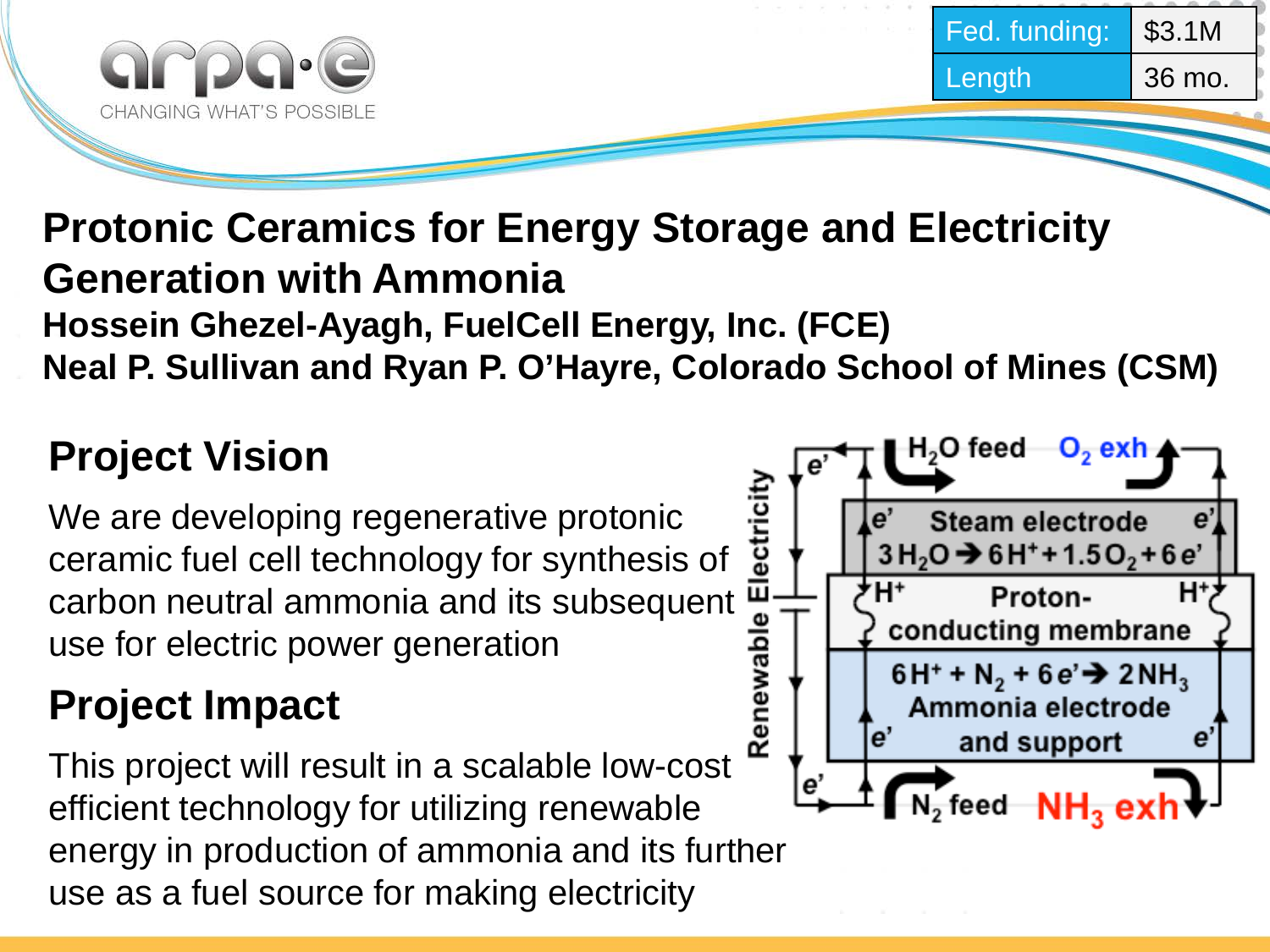# **Innovation and Objectives**

#### **Innovation**

- Proton-conducting electrochemical cell for hydrogen generation from  $H_2O$
- Optimized Ruthenium ammonia-synthesis catalyst supported on an electride
- Integration of the catalyst into the electrochemical cell for increasing  $NH<sub>3</sub>$ production rate



#### **Task outline, technical objectives**

- Develop reversible proton-conducting ceramic cells (CSM and FCE)
- Develop and integrate advanced electride catalysts to increase ammonia-production rates by two orders of magnitude (CSM)
- Develop and demonstrate performance and durability of a prototype stack manufactured using commercially relevant processes (FCE)

#### **Tech-to-Market strategy**

- Dual market strategies:
	- ‒ Scalable ammonia production
	- ‒ Electric power generation
- Renewable energy storage potential initial market entry
- **Ammonia-formation process** | |  $\cdot$  Established SOFC manufacturing base





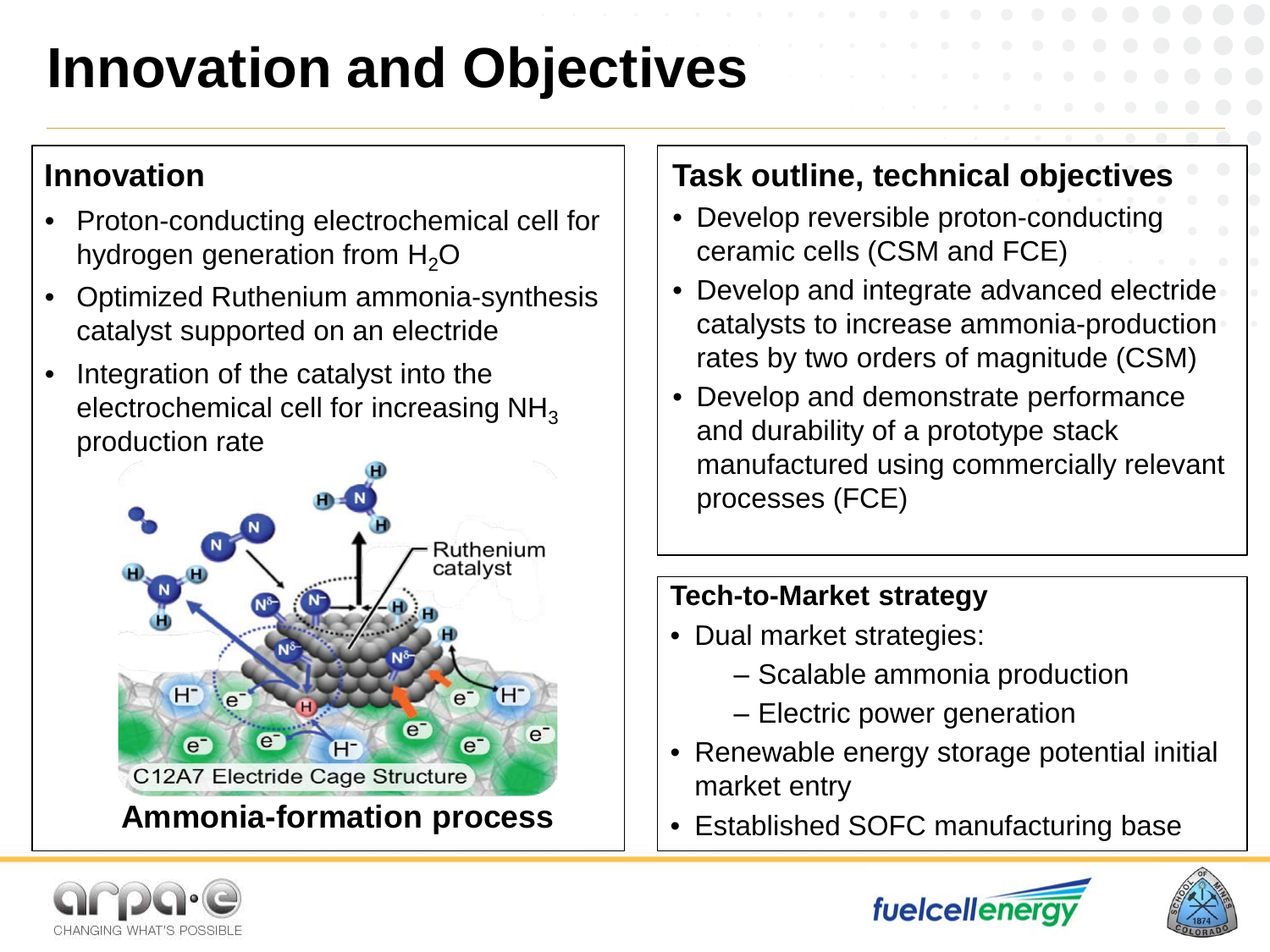# **Innovation and Objectives**

### **Project history**

- FCE has established pilot scale manufacturing for advanced reversible SOFC power plants, electrolysis and storage applications
- CSM has been developing state-of-the-art protonic ceramic fuel cells (ARPA-E Rebels)
- CSM has verified feasibility of NH<sub>3</sub> production from  $N_2$  and  $H_2O$  using protonic ceramic fuel cell (PCFC)

# **Anticipated challenges**

- Increased activity of the ammoniasynthesis catalyst
- Integration of ammonia-synthesis catalyst into the electrochemical cells
- High-performance steam electrode for efficient water splitting
- Cell and stack fabrication and scale-up

### **Proposed targets**

| <b>Metric</b>                                            | <b>State of the Art</b>                                                                                | <b>Proposed</b>                                                                                                                                 |
|----------------------------------------------------------|--------------------------------------------------------------------------------------------------------|-------------------------------------------------------------------------------------------------------------------------------------------------|
| Ammonia<br>synthesis rate                                | Highest published<br>solid-state ammonia<br>synthesis rate $=$<br>$1x10^{-8}$ mol/ (cm <sup>2</sup> s) | <b>Target NH3</b><br>synthesis rate $\ge$<br>$5x10^{-8}$ mol/ (cm <sup>2</sup> s)                                                               |
| Proton-<br>Conducting<br><b>Fuel Cell</b><br>Performance | Laboratory scale<br>button cell with<br>ammonia fuel at 500<br>$mA/cm2$ and 0.75 V                     | 50 W NH <sub>3</sub> fueled<br>stack PCFC with:<br>≤0.3%/khrs<br>degradation, at $\geq 500$<br>mA/cm <sup>2</sup> , 0.75V,<br>T≤650°C, ≤20 bar. |

### **Desirable partnerships**

- FCE and CSM team has the sufficient capabilities to proceed with the conduct of the project research and development activities
- The project team is open to the long-term partners involved in the commercial aspects of ammonia production, distribution and use